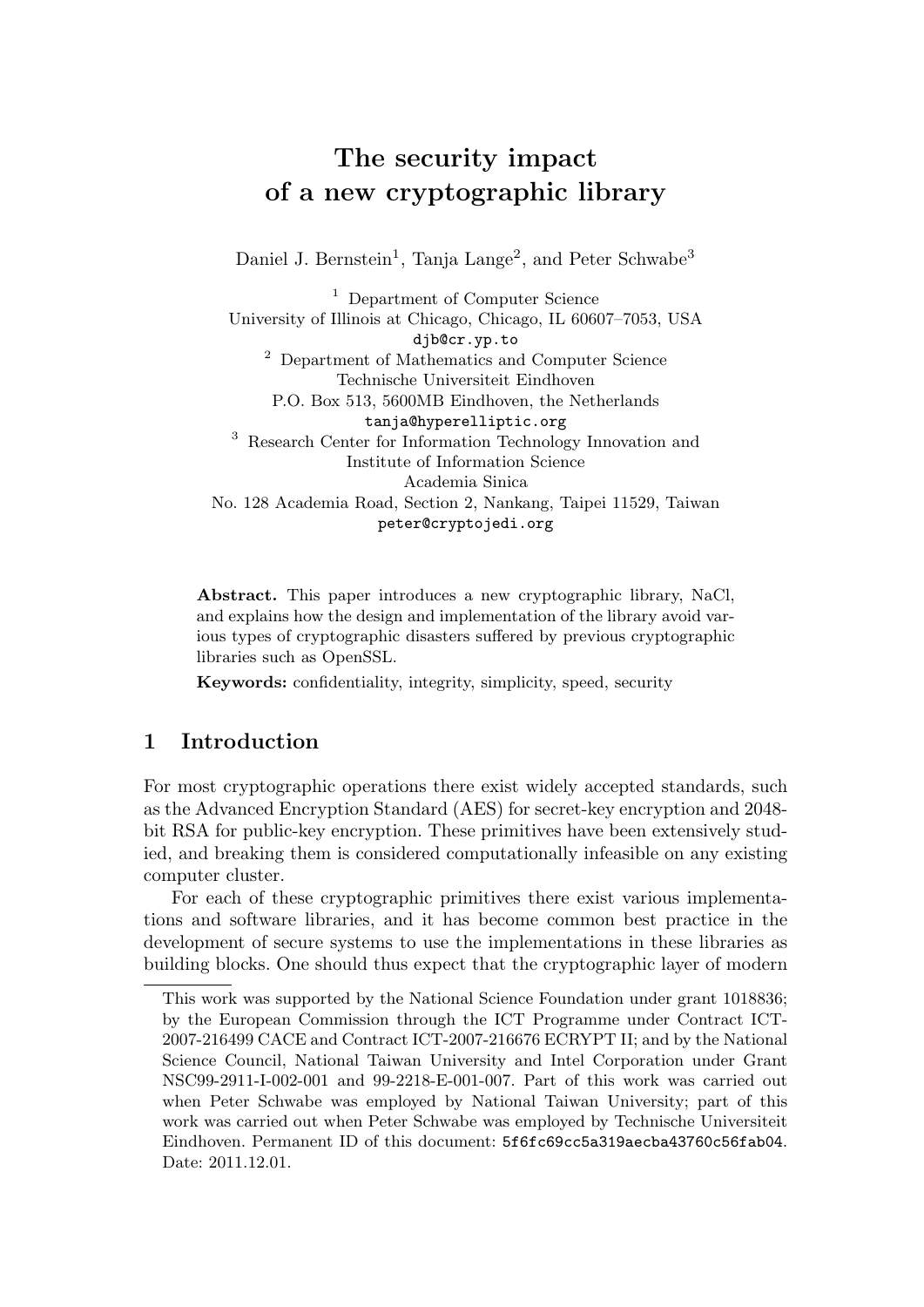information systems does not expose any vulnerabilities to attackers. Unfortunately this expectation is far from reality, as demonstrated by one embarrassing cryptographic failure after another.

A new cryptographic library: NaCl. To address the underlying problems we have designed and implemented a cryptographic library named NaCl. The name is pronounced "salt" and stands for "Networking and Cryptography Library". This paper discusses only the cryptographic part of NaCl; the networking part is still in prototype form.

NaCl is in the public domain and is available from <http://nacl.cr.yp.to> and <http://nacl.cace-project.eu>, along with extensive documentation. The signature component of NaCl is integrated only into the latest development version, which is not yet online, but the same code is available separately as part of the SUPERCOP benchmarking package at <http://bench.cr.yp.to>. NaCl steers clear of all patents that we have investigated and has not received any claims of patent infringement.

The first announcement of NaCl was in 2008. We considered changing the name of the project when Google announced Native Client, but decided that there was no real risk of confusion. The first release of NaCl was in 2009 but was missing some of the important features discussed in this paper; the C++ NaCl API was not released until 2010, for example, and signatures were not released until 2011.

A research paper on cryptographic software normally focuses on optimizing the choice and implementation of a single cryptographic primitive at a specified security level: for example,  $[10]$  reports speed records for signatures at a  $2^{128}$  security level. This paper is different. Our goal is to analyze the real-world security benefits of switching from an existing cryptographic library such as OpenSSL [\[27\]](#page-16-0) to a completely new cryptographic library. Some of these security benefits are tied to performance, as discussed later, so we naturally use the results of papers such as [\[10\]](#page-15-0); but what is new in this paper is the security analysis.

Acknowledgments. Several of the implementations in NaCl are partially or entirely from third parties. The portability of NaCl relies on the ref implementation of Curve25519 written by Matthew Dempsky (Mochi Media, now Google). From 2009 until 2011 the speed of NaCl on common Intel/AMD CPUs relied on the donna and donna c64 implementations of Curve25519 written by Adam Langley (Google) — which, interestingly, also appear in Apple's acknowledgments [\[3\]](#page-14-0) for iOS 4. The newest implementations of Curve25519 and Ed25519 were joint work with Niels Duif (Technische Universiteit Eindhoven) and Bo-Yin Yang (Academia Sinica). The core2 implementation of AES was joint work with Emilia Käsper (Katholieke Universiteit Leuven, now Google).

Prototype Python wrappers around C NaCl have been posted by Langley; by Jan Mojzis; and by Sean Lynch (Facebook). We will merge these wrappers and integrate them into the main NaCl release as a single supported Python NaCl, in the same way that we support  $C++$  NaCl.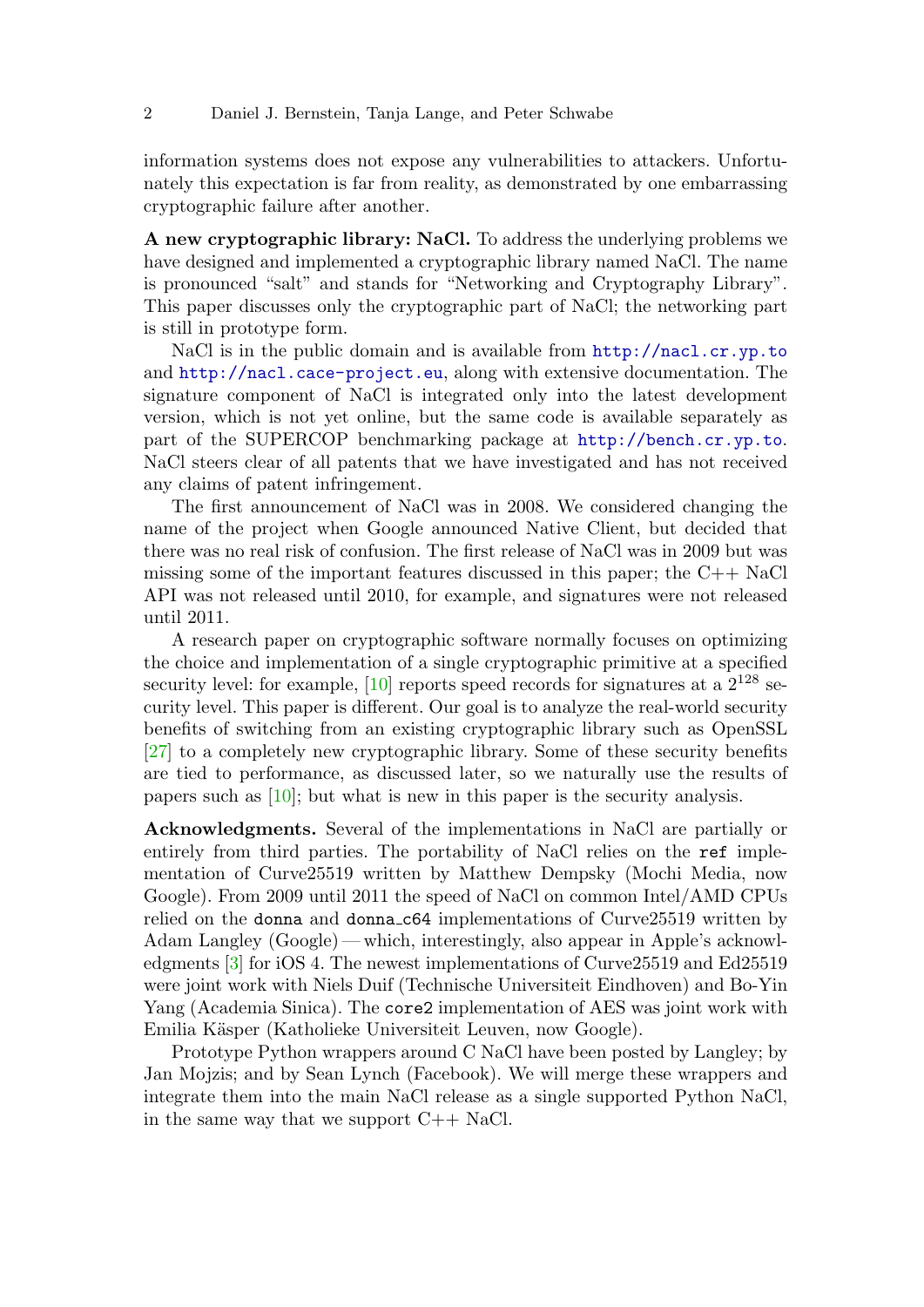### <span id="page-2-0"></span>2 The NaCl API

The reader is assumed to be familiar with the fact that most Internet communication today is cryptographically unprotected. The primary goal of NaCl is to change this: to cryptographically protect every network connection, providing strong confidentiality, strong integrity, and state-of-the-art availability against attackers sniffing or modifying network packets.

Confidentiality is limited to packet contents, not packet lengths and timings, so users still need anti-traffic-analysis tools: route obfuscators such as Tor [\[35\]](#page-16-1), timing obfuscators, etc. Of course, users also need vastly better software security in operating systems, web browsers, document viewers, etc. Cryptography is only one part of security.

This section introduces the functions provided by NaCl, with an emphasis on the simplicity of these functions: more precisely, the simplicity that these functions bring to cryptographic applications. This section is meant mostly as background for the security analysis in subsequent sections, but there are enough differences between the NaCl API and previous APIs to justify a discussion of the details.

The crypto\_box API. The central job of a cryptographic library is **public**key authenticated encryption. The general setup is that a sender, Alice, has a packet to send to a receiver, Bob. Alice scrambles the packet using Bob's public key and her own secret key. Bob unscrambles the packet using Alice's public key and his own secret key. "Encryption" refers to confidentiality: an attacker monitoring the network is unable to understand the scrambled packet. "Authenticated" refers to integrity: an attacker modifying network packets is unable to change the packet produced by Bob's unscrambling. (Availability, to the extent that it is not inherently limited by network resources, is provided by higher-level networking protocols that retransmit lost packets.)

A typical cryptographic library uses several steps to authenticate and encrypt a packet. Consider, for example, the following typical combination of RSA, AES, etc.:

- Alice generates a random AES key.
- Alice uses the AES key to encrypt the packet.
- Alice hashes the encrypted packet using SHA-256.
- Alice reads her RSA secret key from "wire format."
- Alice uses her RSA secret key to sign the hash.
- Alice reads Bob's RSA public key from wire format.
- Alice uses Bob's public key to encrypt the AES key, hash, and signature.
- Alice converts the encrypted key, hash, and signature to wire format.
- Alice concatenates with the encrypted packet.

Often even more steps are required for storage allocation, error handling, etc.

NaCl gives Alice a simple high-level crypto\_box function that does everything in one step, putting a packet into a box that is protected against espionage and sabotage: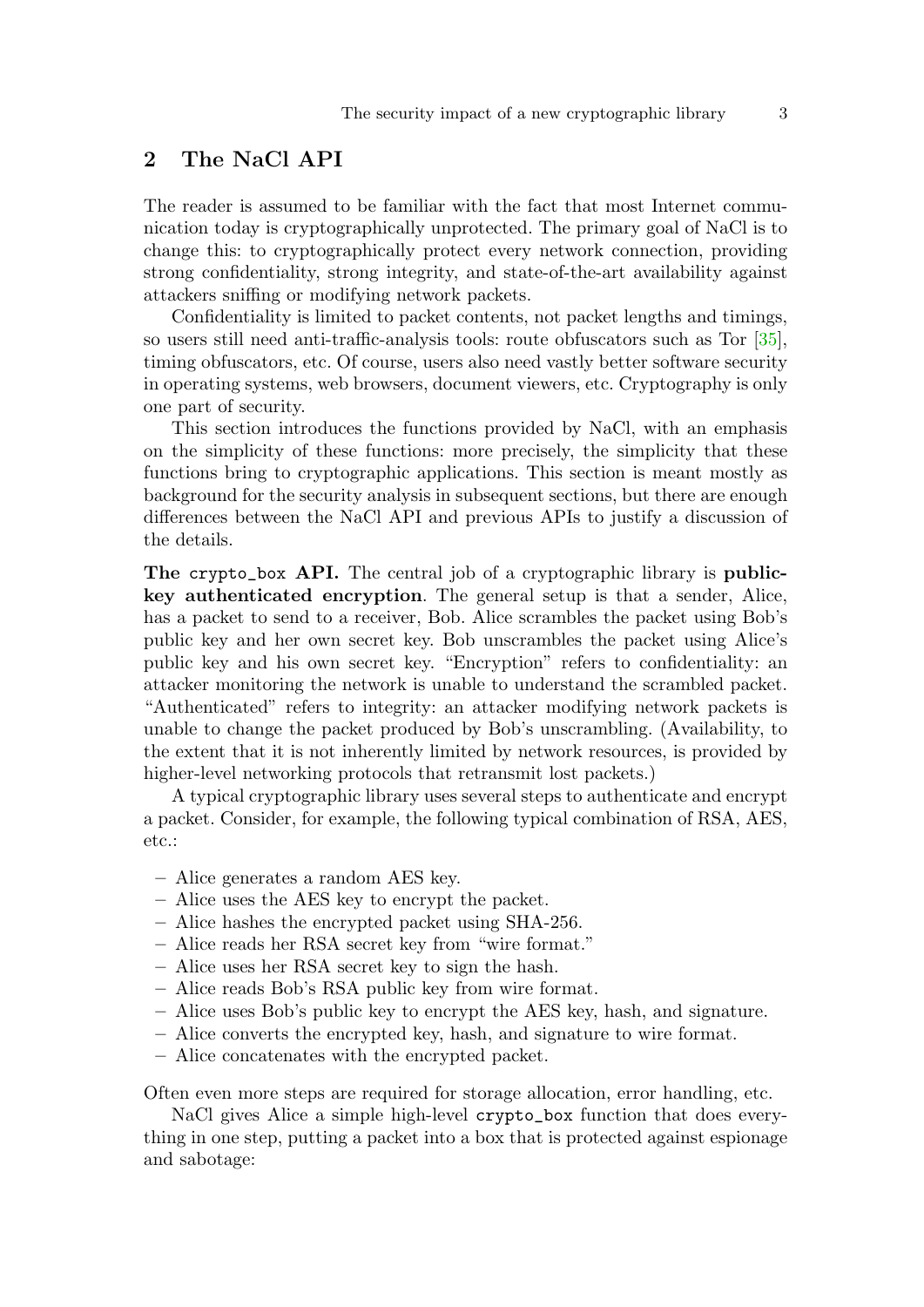$c = \text{crypto\_box(m,n,pk,sk)}$ 

The function takes the sender's secret key sk (32 bytes), the recipient's public key pk (also 32 bytes), a packet m, and a nonce n (24 bytes), and produces an authenticated ciphertext c (16 bytes longer than  $m$ ). All of these objects are  $C++$ std::string variables, represented in wire format as sequences of bytes suitable for transmission; the crypto\_box function automatically handles all necessary conversions, initializations, etc. Bob's operation is just as easy, with the keys and packets reversed:

 $m = \text{crypto\_box\_open}(c, n, pk, sk)$ 

Each side begins with

pk = crypto\_box\_keypair(&sk)

to generate a secret key and a public key in the first place.

The C NaCl API has the same function names but more arguments: for example, std::string m is replaced by unsigned char \*m and unsigned long long mlen. Failures are indicated by exceptions in  $C++$  NaCl and a  $-1$  return value in C NaCl.

Validation of the API. The API described above might seem too simple to support the needs of real-world applications. We emphasize that NaCl has already been integrated into high-security applications that are running on the Internet today.

DNSCurve [\[8\]](#page-15-1), designed by the first author, provides high-security authenticated encryption for DNS queries between a DNS resolver and a DNS server. (The server's public key is provided by its parent DNS server, which of course also needs to be secured; the client's public key is provided as part of the protocol.) NaCl has been used successfully for several independent DNSCurve implementations, including an implementation used [\[17\]](#page-15-2) by the OpenDNS resolvers, which handle billions of DNS queries a day from millions of computers and automatically use DNSCurve for any DNSCurve server. Other applications of NaCl so far include the QuickTun VPN software  $[30]$ ; the Ethos operating system  $[32]$ ; and the first author's prototype implementation of CurveCP [\[9\]](#page-15-3), a high-security cryptographic version of TCP.

C NaCl allows crypto\_box to be split into two steps, crypto\_box\_beforenm and crypto\_box\_afternm, slightly compromising simplicity but gaining extra speed as discussed in Section [4.](#page-9-0) The beforenm step preprocesses pk and sk, preparing to handle any number of messages; the afternm step handles n and m. Most applications actually use this two-step procedure.

Nonces. The crypto\_box API leaves nonce generation to the caller. This is not meant to suggest that nonce generation is not part of the cryptographer's job; on the contrary, we believe that cryptographers should take responsibility not just for nonces but also for other security aspects of high-level network protocols. The exposure of nonces simply reflects the fact that nonces are integrated into high-level protocols in different ways.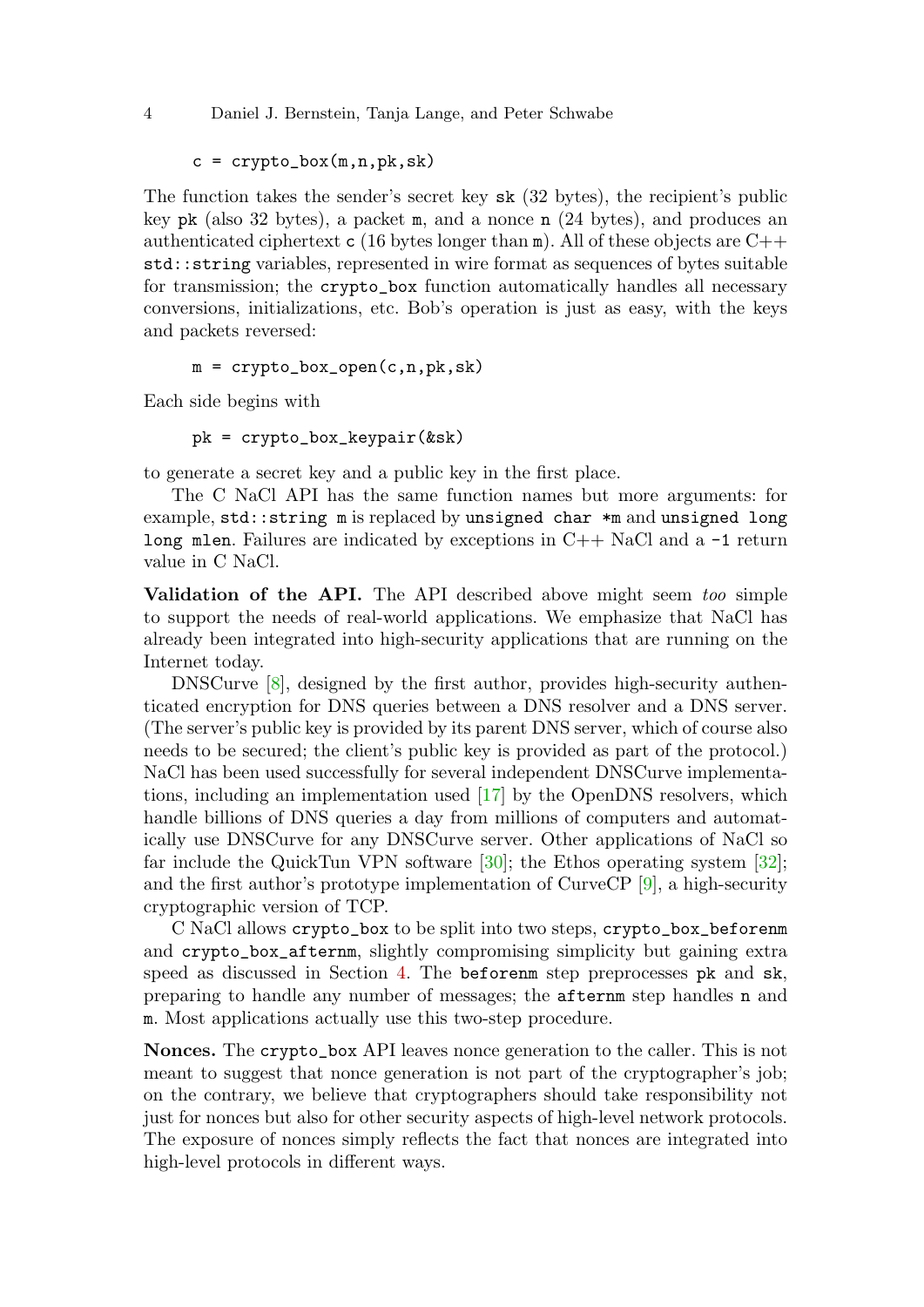It might seem simplest to always generate a random 24-byte nonce n, and to transmit this nonce as part of the authenticated ciphertext; 24-byte random strings have negligible chance of colliding. If ciphertexts are long then one can tolerate the costs of generating this randomness and of expanding each ciphertext by 24 bytes. However, random nonces do nothing to stop the simplest type of forgery, namely a replay. One standard strategy to prevent replays is to include an increasing number in each packet and to reject any packet whose number is not larger than the number in the last verified packet; using these sequence numbers as nonces is simpler than giving each packet a number and a random nonce. On the other hand, choosing public nonces as sequence numbers means giving away traffic information that would otherwise be somewhat more expensive for an attacker to collect. Several different solutions appear in the literature; constraints on nonce generation are often tied directly to questions of the security that users expect.

Current applications of NaCl, such as DNSCurve and CurveCP, have different requirements regarding nonces, replays, forward secrecy, and many other security issues at a higher level than the crypto\_box API. A nonceless API would require higher-level complications in all of these applications, and would not simplify their security analysis.

The crypto\_sign API. Sometimes confidentiality is irrelevant: Alice is sending a public message to many people. In this situation it is helpful for a cryptographic library to provide public-key signatures: Alice scrambles the message using her own secret key, and Bob unscrambles the message using Alice's public key. Alice's operations are independent of Bob, allowing the scrambled message to be broadcast to any number of receivers. Signatures also provide non-repudiation, while authenticators are always repudiable.

NaCl provides simple high-level functions for signatures: Alice uses

```
pk = crypto_sign_keypair(&sk)
```
to generate a key pair (again 32 bytes for the public key but 64 bytes for the secret key), and

 $sm = crypto\_sign(m, sk)$ 

to create a signed message (64 bytes longer than the original message). Bob uses

```
m = crypto_sign_open(sm,pk)
```
to unscramble the signed message, recovering the original message.

Comparison to previous work. NaCl is certainly not the first cryptographic library to promise a simple high-level API. For example, Gutmann's cryptlib library [\[20\]](#page-15-4) advertises a "high-level interface" that "provides anyone with the ability to add strong security capabilities to an application in as little as half an hour, without needing to know any of the low-level details that make the encryption or authentication work." See [\[21,](#page-15-5) page 1].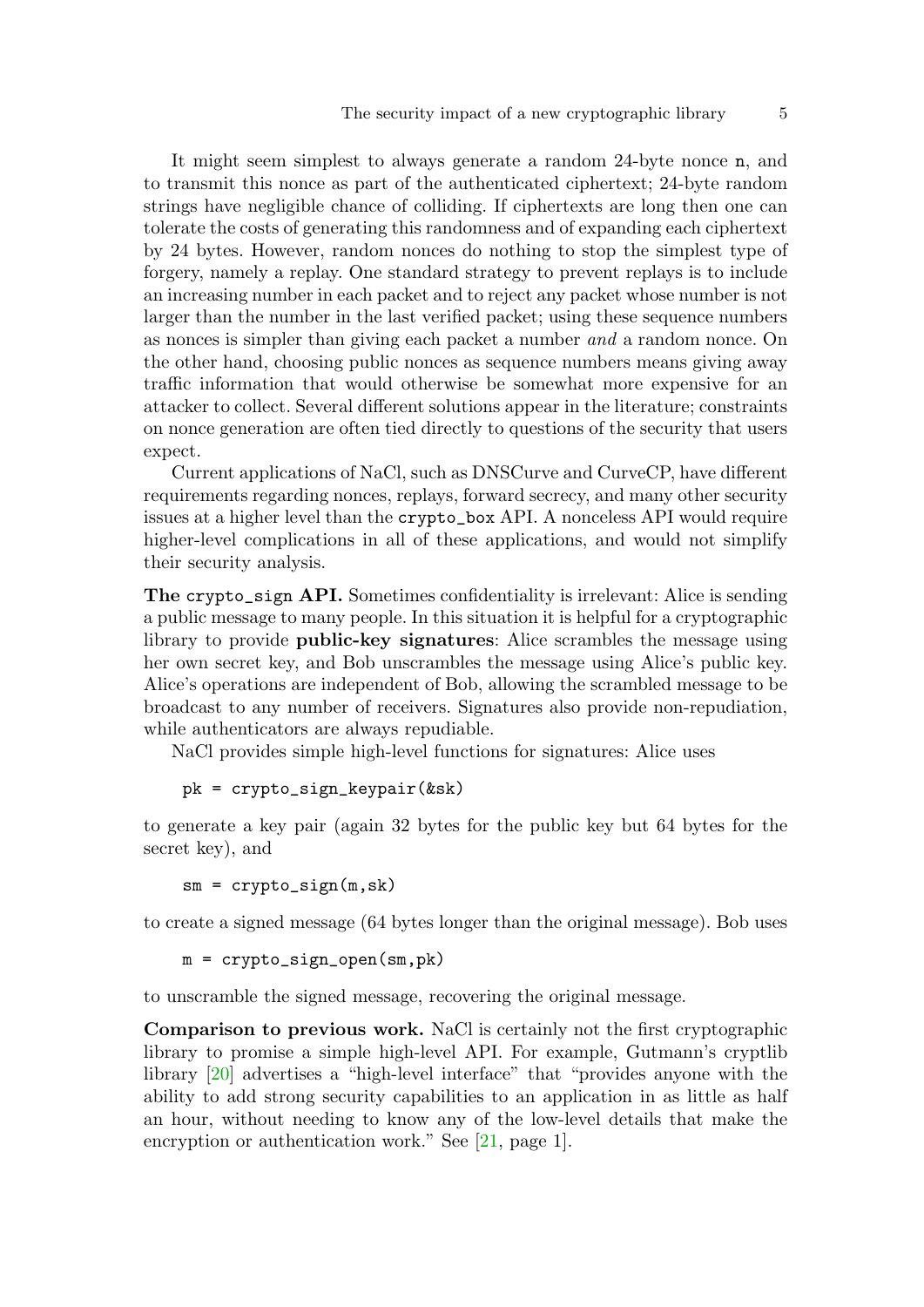There are, however, many differences between high-level APIs, as illustrated by the following example. The first code segment in the cryptlib manual [\[21,](#page-15-5) page 13] ("the best way to illustrate what cryptlib can do") contains the following six function calls, together with various comments:

```
cryptCreateEnvelope( &cryptEnvelope, cryptUser,
   CRYPT_FORMAT_SMIME );
cryptSetAttributeString( cryptEnvelope,
   CRYPT_ENVINFO_RECIPIENT,
   recipientName, recipientNameLength );
cryptPushData( cryptEnvelope, message, messageSize,
   &bytesIn );
cryptFlushData( cryptEnvelope );
cryptPopData( cryptEnvelope, encryptedMessage, encryptedSize,
   &bytesOut );
cryptDestroyEnvelope( cryptEnvelope );
```
This sequence has a similar effect to NaCl's

 $c = \text{crypto\_box(m,n,pk,sk)}$ 

where message is the plaintext m and encryptedMessage is the ciphertext c.

The most obvious difference between these examples is in conciseness: cryptlib has separate functions

- cryptCreateEnvelope to allocate storage,
- cryptSetAttributeString to specify the recipient,
- cryptPushData to start the plaintext input,
- cryptFlushData to finish the plaintext input,
- cryptPopData to extract the ciphertext, and
- cryptDestroyEnvelope to free storage,

while NaCl handles everything in one function. The cryptlib program must also call cryptInit at some point before this sequence.

A much less obvious difference is in reliability. For example, if the program runs out of memory, NaCl will raise an exception, while the above cryptlib code will fail in unspecified ways, perhaps silently corrupting or leaking data. The cryptlib manual  $[21, \text{ page } 35]$  $[21, \text{ page } 35]$  states that the programmer is required to check that each function returns CRYPT\_OK, and that the wrong code shown above is included in the manual "for clarity". Furthermore, [\[21,](#page-15-5) page 53] says that if messages are large then "only some of the data may be copied in" by cryptPushData; the programmer is required to check bytesIn and loop appropriately. Trouble can occur even if messages are short and memory is ample: for example, [\[21,](#page-15-5) page 14] indicates that recipient public keys are retrieved from an on-disk database, but does not discuss what happens if the disk fails or if an attacker consumes all available file descriptors.

Some of the differences between these code snippets are really differences between C and C++: specifically, NaCl benefits from C++ exceptions and C++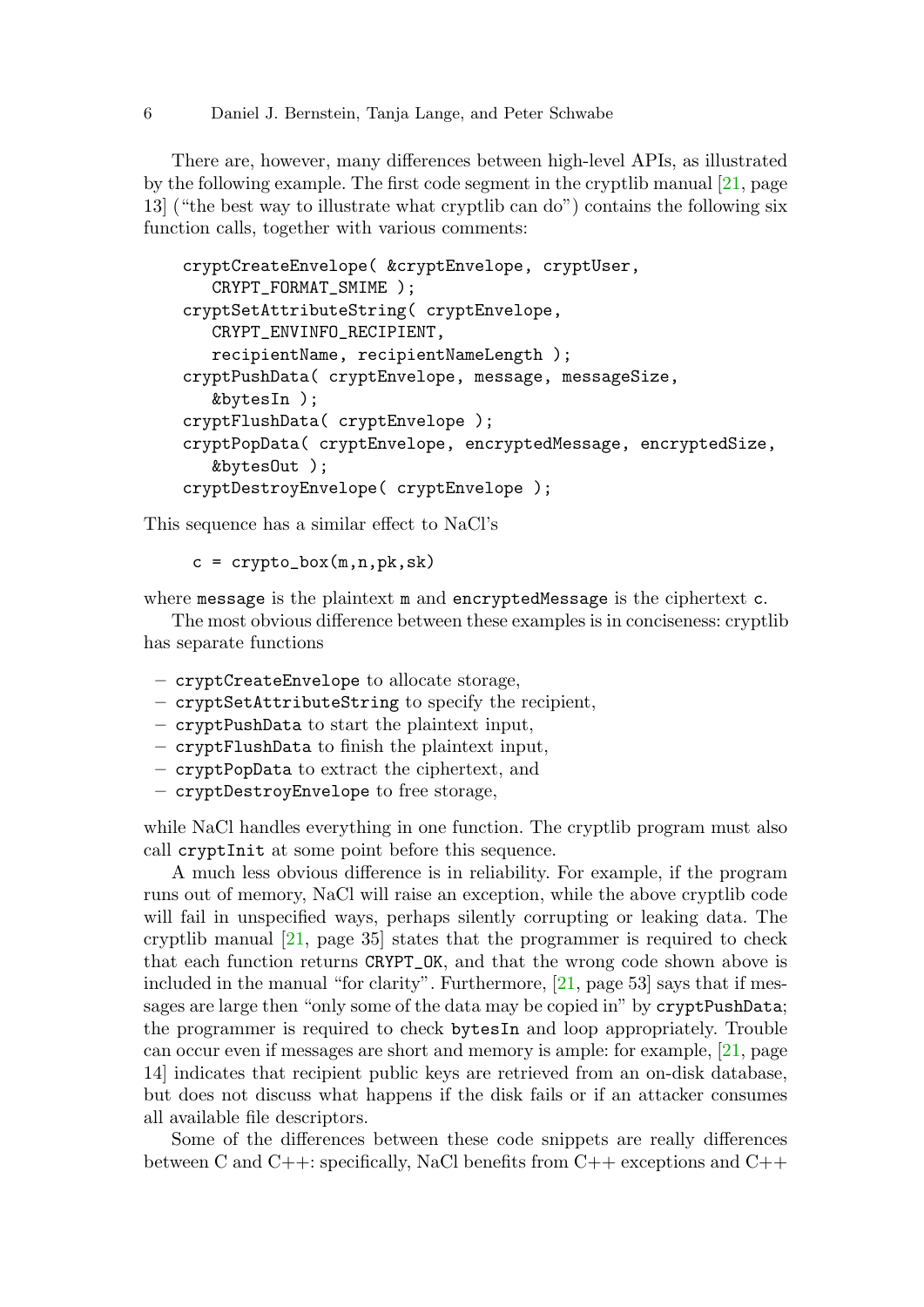strings, while cryptlib does not use these  $C++$  features. For applications written in C, rather than C++, the cryptlib API should instead be compared to the C NaCl API:

crypto\_box(c,m,mlen,n,pk,sk);

This C NaCl function cannot raise  $C++$  exceptions, but it also does not need to: its only possible return value is 0, indicating successful authenticated encryption. C NaCl is intended to be usable in operating-system kernels, critical servers, and other environments that cannot guarantee the availability of large amounts of heap storage but that nevertheless rely on their cryptographic computations to continue working. In particular, C NaCl functions do not call malloc, sbrk, etc. They do use small amounts of stack space; these amounts will eventually be measured by separate benchmarks, so that stack space can be allocated in advance and guaranteed to be adequate.

Perhaps the most important difference between these NaCl and cryptlib examples is that the crypto\_box output is authenticated and encrypted using keys from Alice and Bob, while the cryptlib output is merely encrypted to Bob without any authentication; cryptlib supports signatures but does not add them without extra programming work. There is a long history of programs omitting cryptographic authentication, incorrectly treating all successfully decrypted data as authentic, and being exploited as a result; with cryptlib, writing such programs is easier than writing programs that include proper authentication. With NaCl, high-security authenticated encryption is the easiest operation.

### <span id="page-6-0"></span>3 Security

This section presents various case studies of cryptographic disasters, and explains the features of NaCl that eliminate these types of disasters.

Two specific types of disasters are addressed in subsequent sections: Section [4](#page-9-0) discusses users deliberately weakening or disabling cryptography to address cryptographic performance problems; Section [5](#page-11-0) discusses cryptographic primitives being broken.

No data flow from secrets to load addresses. In 2005, Osvik, Shamir, and Tromer described a timing attack that discovered the AES key of the dm-crypt hard-disk encryption in Linux in just 65 milliseconds. See [\[28\]](#page-16-4) and [\[36\]](#page-16-5). The attack process runs on the same machine but does not need any privileges (for example, it can run inside a virtual machine) and does not exploit any kernel software security holes.

This attack is possible because almost all implementations of AES, including the Linux kernel implementation, use fast lookup tables as recommended in the initial AES proposal; see [\[16,](#page-15-6) Section 5.2]. The secret AES key inside the kernel influences the table-load addresses, which in turn influence the state of the CPU cache, which in turn influences measurable timings of the attack process; the attack process computes the AES key from this leaked information.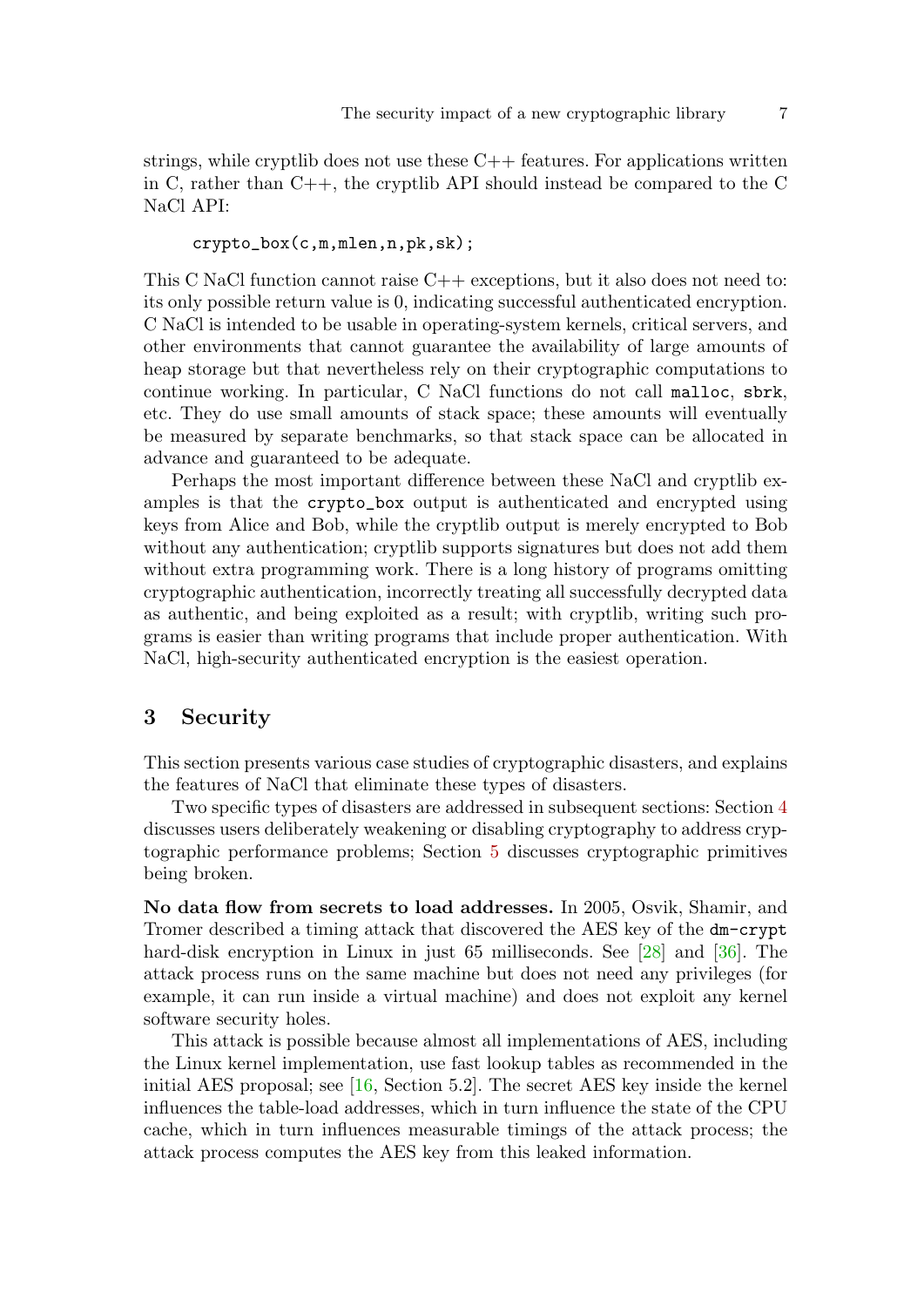NaCl avoids this type of disaster by systematically avoiding all loads from addresses that depend on secret data. All of the implementations are thus inherently protected against cache-timing attacks. This puts constraints on the implementation strategies used throughout NaCl, and also influences the choice of cryptographic algorithms in NaCl, as discussed in Section [5.](#page-11-0)

For comparison, Gutmann's cryptlib manual [\[21,](#page-15-5) pages 63–64] claims that cache-timing attacks (specifically "observing memory access latencies for cached vs. un-cached data") and branch-timing attacks (see below) provide almost the same "level of access" as "an in-circuit emulator (ICE)" and that there are therefore "no truly effective defences against this level of threat". We disagree. Software side channels on common CPUs include memory addresses and branch conditions but do not include, e.g., the inputs and outputs to a XOR operation; it is well known that the safe operations are adequate in theory to perform cryptographic computations, and NaCl demonstrates that the operations are also adequate in practice. Typical cryptographic code uses unsafe operations, and cache-timing attacks have been repeatedly demonstrated to be effective against such code, but NaCl's approach makes these attacks completely ineffective.

OpenSSL has responded to cache-timing attacks in a different way, not prohibiting secret load addresses but instead using complicated countermeasures intended to obscure the influence of load addresses upon the cache state. This obviously cannot provide the same level of confidence as the NaCl approach: a straightforward code review can convincingly verify the predictability of all load addresses in NaCl, while there is no similarly systematic way to verify the efficacy of other countermeasures. The review of load addresses and branch conditions (see below) has already been formalized and automated for large parts of NaCl; see [\[2\]](#page-14-1) (which comments that "NaCl code follows strict coding policies that make it *formal verification-friendly*") and  $[25]$ .

No data flow from secrets to branch conditions. This year Brumley and Tuveri announced that they had used a remote timing attack to find the ECDSA private key used for server authentication in a TLS handshake. See [\[13\]](#page-15-7). The implementation targeted in this attack is the ECDSA implementation in OpenSSL.

The underlying problem is that most scalar-multiplication (and exponentiation) algorithms involve data flow from secret data into branch conditions: i.e., certain operations are carried out if and only if the key has certain properties. In particular, the OpenSSL implementation of ECDSA uses one of these algorithms. Secret data inside OpenSSL influences the state of the CPU branch unit, which in turn influences the amount of time used by OpenSSL, which in turn influences measurable timings of network packets; the attacker computes the ECDSA key from this leaked information.

NaCl avoids this type of disaster by systematically avoiding all branch conditions that depend on secret data. This is analogous to the prohibition on secret load addresses discussed above; it has pervasive effects on NaCl's implementation strategies and interacts with the cryptographic choices discussed in Section [5.](#page-11-0)

No padding oracles. In 1998 Bleichenbacher successfully decrypted an RSAencrypted SSL ciphertext by sending roughly one million variants of the cipher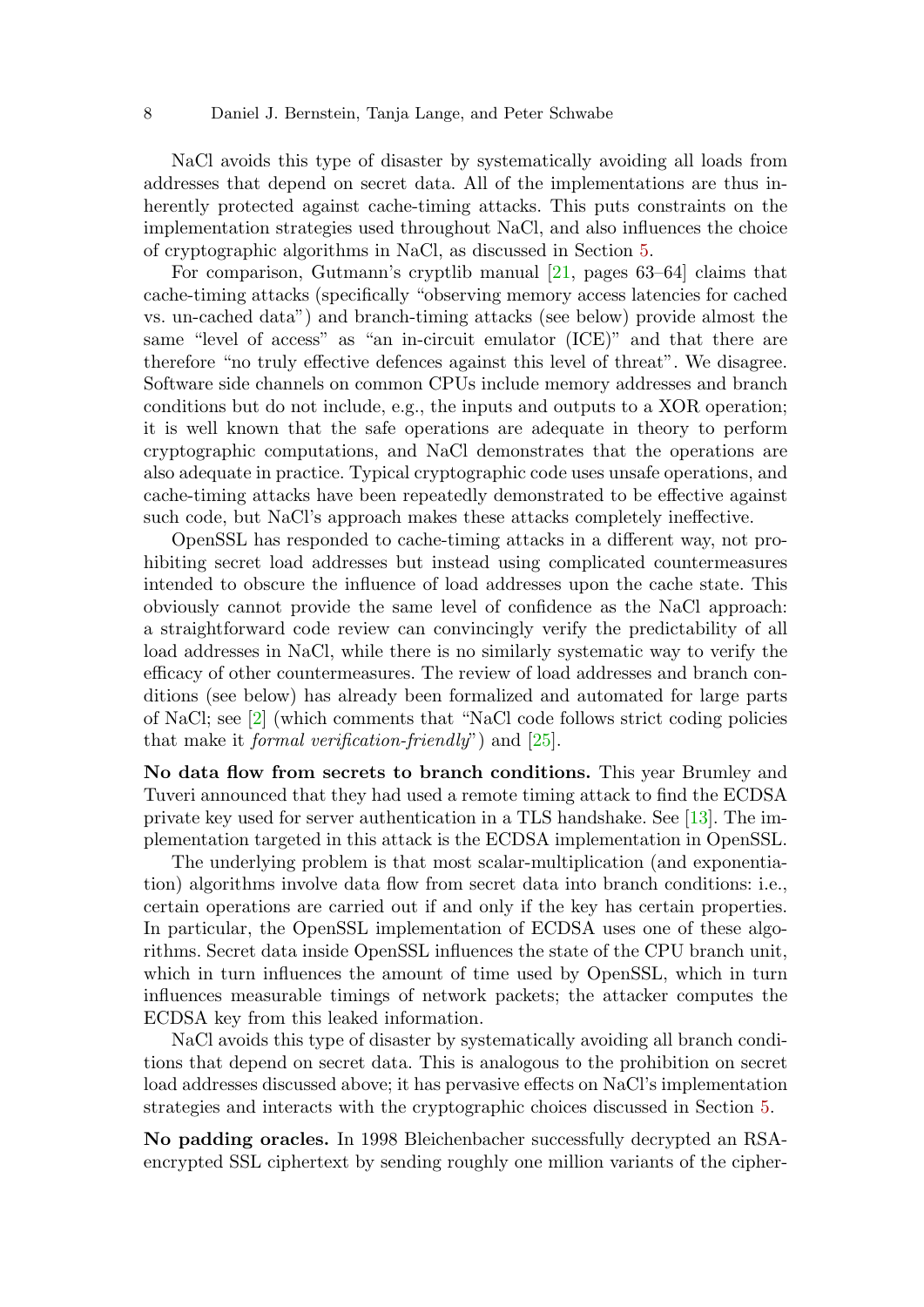text to the server and observing the server's responses. The server would apply RSA decryption to each variant and publicly reject the (many) variants not having "PKCS #1" format. Subsequent integrity checks in SSL would defend against forgeries and reject the remaining variants, but the pattern of initial rejections already leaked so much information that Bleichenbacher was able to compute the plaintext. See [\[12\]](#page-15-8).

NaCl has several layers of defense against this type of disaster:

- NaCl's authenticated-encryption mechanism is designed as a secure unit, always wrapping encryption inside authentication. Nothing is decrypted unless it first survives authentication, and the authenticator's entire job is to prevent the attacker from forging messages that survive authentication.
- Forged messages always follow the same path through authenticator verification, using constant time (depending only on the message length, which is public) and then rejecting the message, with no output other than the fact that the message is forged.
- Even if the attacker forges a variant of a message by sheer luck, the forgery will be visible only through the receiver accepting the message, and standard nonce-handling mechanisms in higher-level protocols will instantly reject any further messages under the same nonce. NaCl derives new authentication and encryption keys for each nonce, so the attacker will have no opportunity to study the effect of those keys on any further messages.

Note that the third defense imposes a key-agility requirement on the underlying cryptographic algorithms.

Most cryptographic libraries responded to Bleichenbacher's attack by trying to hide different types of message rejection, along the lines of the second defense; for example, [\[22\]](#page-15-9) shows that this approach was adopted by the GnuTLS library in 2006. However, typical libraries continue to show small timing variations, so this defense by itself is not as confidence-inspiring as using strong authentication to shield decryption. Conceptually similar attacks have continued to plague cryptographic software, as illustrated by the SSH attack in [\[1\]](#page-14-2) two years ago.

Centralizing randomness. In 2006 a Debian developer removed a critical line of randomness-generation code from the OpenSSL package shipped with Debian GNU/Linux. Code-verification tools had complained that the line was producing unpredictable results, and the developer did not see why the line was necessary. Until this bug was discovered in  $2008$  (see [\[31\]](#page-16-7)), OpenSSL keys generated under Debian and Ubuntu were chosen from a set of size only 32768. Breaking the encryption or authentication of any communication secured with such a key was a matter of seconds.

NaCl avoids this type of disaster by simply reading bytes from the operatingsystem kernel's cryptographic random-number generator. Of course, the relevant code in the kernel needs to be carefully written, but reviewing that code is a much more tractable task than reviewing all of the separate lines of randomnessgeneration code in libraries that decide to do the job themselves. The benefits of code minimization are well understood in other areas of security; we are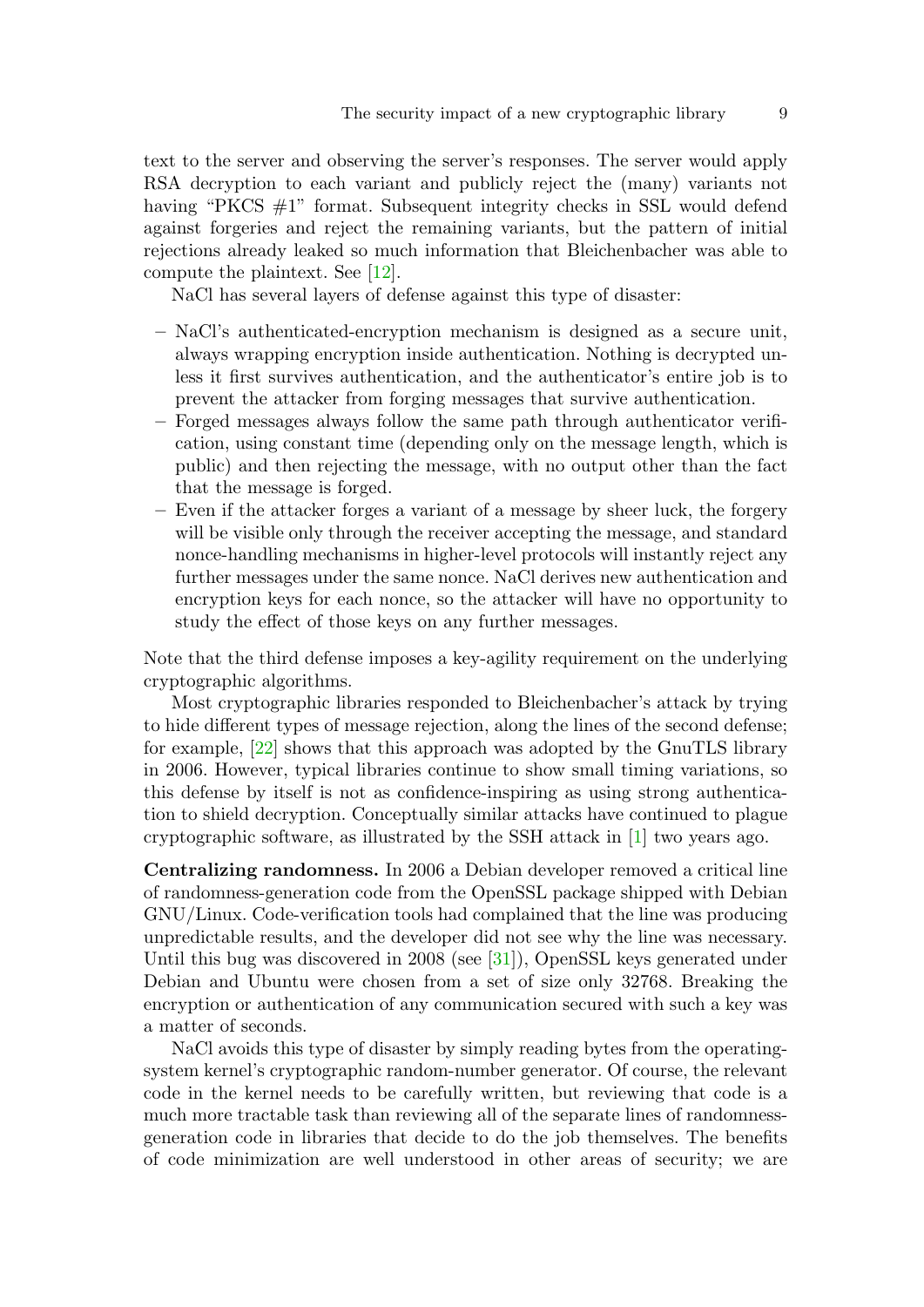constantly surprised by the amount of unnecessary complexity in cryptographic software.

A structural deficiency in the /dev/urandom API provided by Linux, BSD, etc. is that using it can fail, for example because the system has no available file descriptors. In this case NaCl waits and tries again. We recommend that operating systems add a reliable urandom(x,xlen) system call.

Avoiding unnecessary randomness. Badly generated random numbers were also involved in the recent collapse of the security system of Sony's PlayStation 3 gaming console. Sony used the standard elliptic-curve digital-signature algorithm, ECDSA, but ignored the ECDSA requirement of a new random secret for each message: Sony simply used a constant value for all messages. Attackers exploited this mistake to compute Sony's root signing key, as explained in [\[14,](#page-15-10) slides 122–130], breaking the security system of the PlayStation 3 beyond repair.

NaCl avoids this type of disaster by using *deterministic* cryptographic operations to the extent possible. The keypair operations use new randomness, but all of the other operations listed above produce outputs determined entirely by their inputs. Of course, this imposes a constraint upon the underlying cryptographic primitives: primitives that use randomness, such as ECDSA, are rejected in favor of primitives that make appropriate use of pseudorandomness.

Determinism also simplifies testing. NaCl includes a battery of automated tests shared with eBACS (ECRYPT Benchmarking of Cryptographic Systems), an online cryptographic speed-measurement site [\[11\]](#page-15-11) designed by the first two authors; this site has received, and systematically measured, 968 implementations of various cryptographic primitives from more than 100 people. The test battery found, for example, that software for a cipher named Dragon was sometimes reading outside its authorized input arrays; the same software had passed previous cryptographic test batteries. All of the core NaCl functions have also been tested against pure Python implementations, some written ourselves and some contributed by Matthew Dempsky.

### <span id="page-9-0"></span>4 Speed

Cryptographic performance problems have frequently caused users to reduce their cryptographic security levels or to turn off cryptography entirely. Consider the role of performance in the following examples:

- <https://sourceforge.net/account> is protected by SSL, but [https://](https://sourceforge.net/develop) [sourceforge.net/develop](https://sourceforge.net/develop) redirects the user's web browser to [http://](http://sourceforge.net/develop) [sourceforge.net/develop](http://sourceforge.net/develop), actively turning off SSL and exposing the web pages to silent modification by sniffing attackers. Cryptography that is not actually used can be viewed as the ultimate disaster, providing no more security than any of the other cryptographic disasters discussed in this paper.
- OpenSSL's AES implementations continue to use table lookups on most CPUs, rather than obviously safe bitsliced computations that would be slower on those CPUs. The table lookups have been augmented with several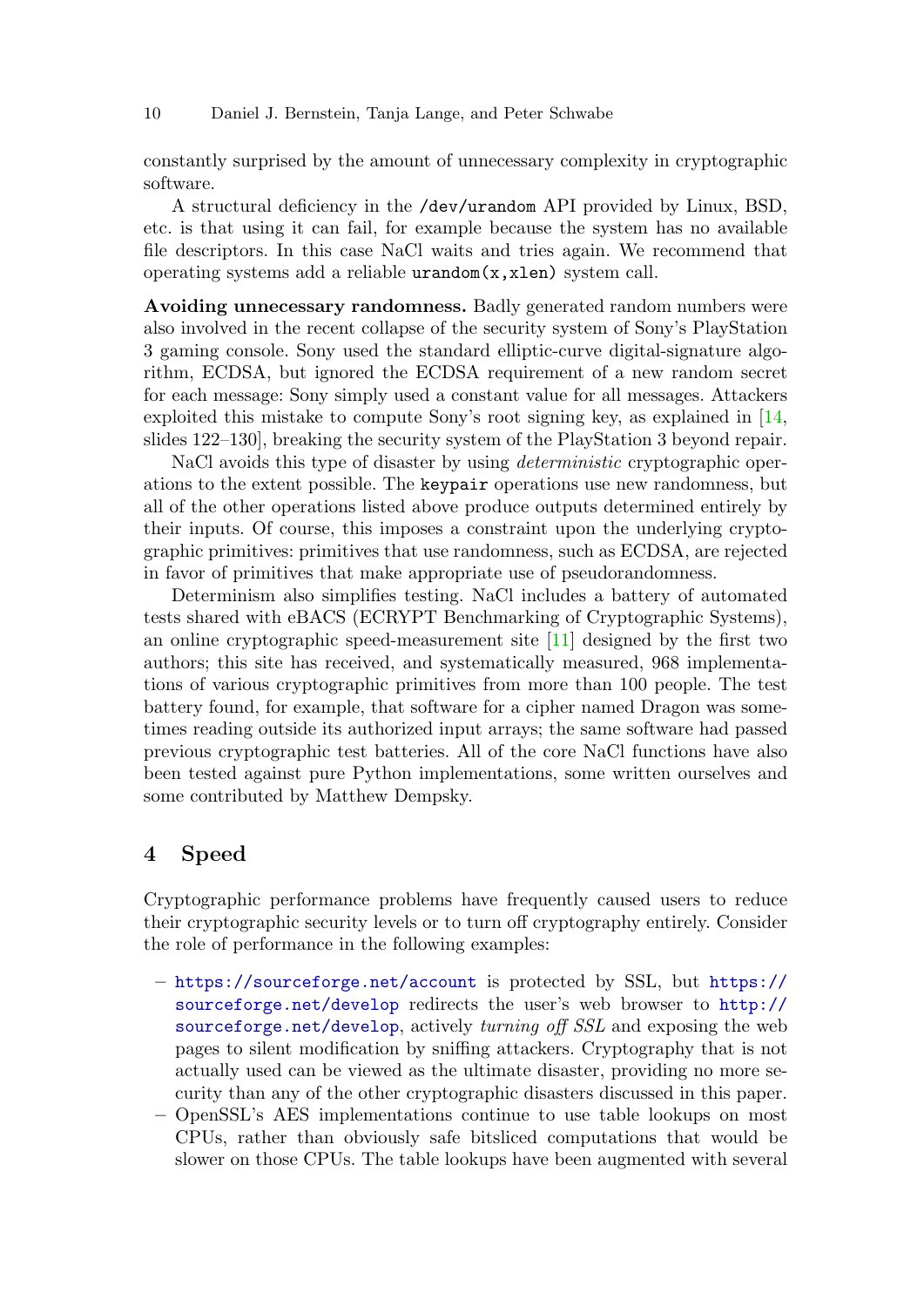complicated countermeasures that are hoped to protect against the cachetiming attacks discussed in Section [3.](#page-6-0)

- Google has begun to allow SSL for more and more services, but only with a 1024-bit RSA key, despite
	- recommendations from the RSA company to move up to at least 2048-bit RSA by the end of 2010;
	- the same recommendations from the U.S. government; and
	- analyses from 2003 concluding that 1024-bit RSA was already breakable in under a year using hardware that governments and large companies could already afford.

See, e.g., [\[29\]](#page-16-8) for an analysis by Shamir (the S in RSA) and Tromer; [\[23\]](#page-15-12) for an end-of-2010 recommendation from the RSA company; and  $[4]$  for an end-of-2010 recommendation from the U.S. government.

- DNSSEC recommends, and uses, 1024-bit RSA for practically all signatures rather than 2048-bit RSA, DSA, etc.: "In terms of performance, both RSA and DSA have comparable signature generation speeds, but DSA is much slower for signature verification. Hence, RSA is the recommended algorithm. . . . The choice of key size is a tradeoff between the risk of key compromise and performance. . . . RSA-SHA1 (RSA-SHA-256) until 2015, 1024 bits." See [\[15\]](#page-15-13).
- The Tor anonymity network [\[35\]](#page-16-1) also uses 1024-bit RSA.

Speed of NaCl. We do not provide any low-security options in NaCl. For example, we do not allow encryption without authentication; we do not allow any data flow from secrets to load addresses or branch conditions; and we do not allow cryptographic primitives breakable in substantially fewer than  $2^{128}$ operations, such as RSA-2048.

The remaining risk is that users find NaCl too slow and turn it off, replacing it with low-security cryptographic software or no cryptography at all. NaCl avoids this type of disaster by providing exceptionally high speeds. NaCl is generally much faster than previous cryptographic libraries, even if those libraries are asked for lower security levels. More to the point, NaCl can easily keep up with terrifyingly large network loads.

For example, using a single AMD Phenom II X6 1100T CPU, NaCl performs

- more than 80000 crypto\_box operations (public-key authenticated encryption) per second;
- more than 80000 crypto\_box\_open operations (public-key authenticator verification and decryption) per second;
- more than 70000 crypto\_sign\_open operations (signature verification) per second; and
- more than 180000 crypto\_sign operations (signature generation) per second

for any common packet size. To put these numbers in perspective, imagine a connection flooded with 50-byte packets, each requiring a crypto\_box\_open; 80000 such packets per second would consume 32 megabits per second even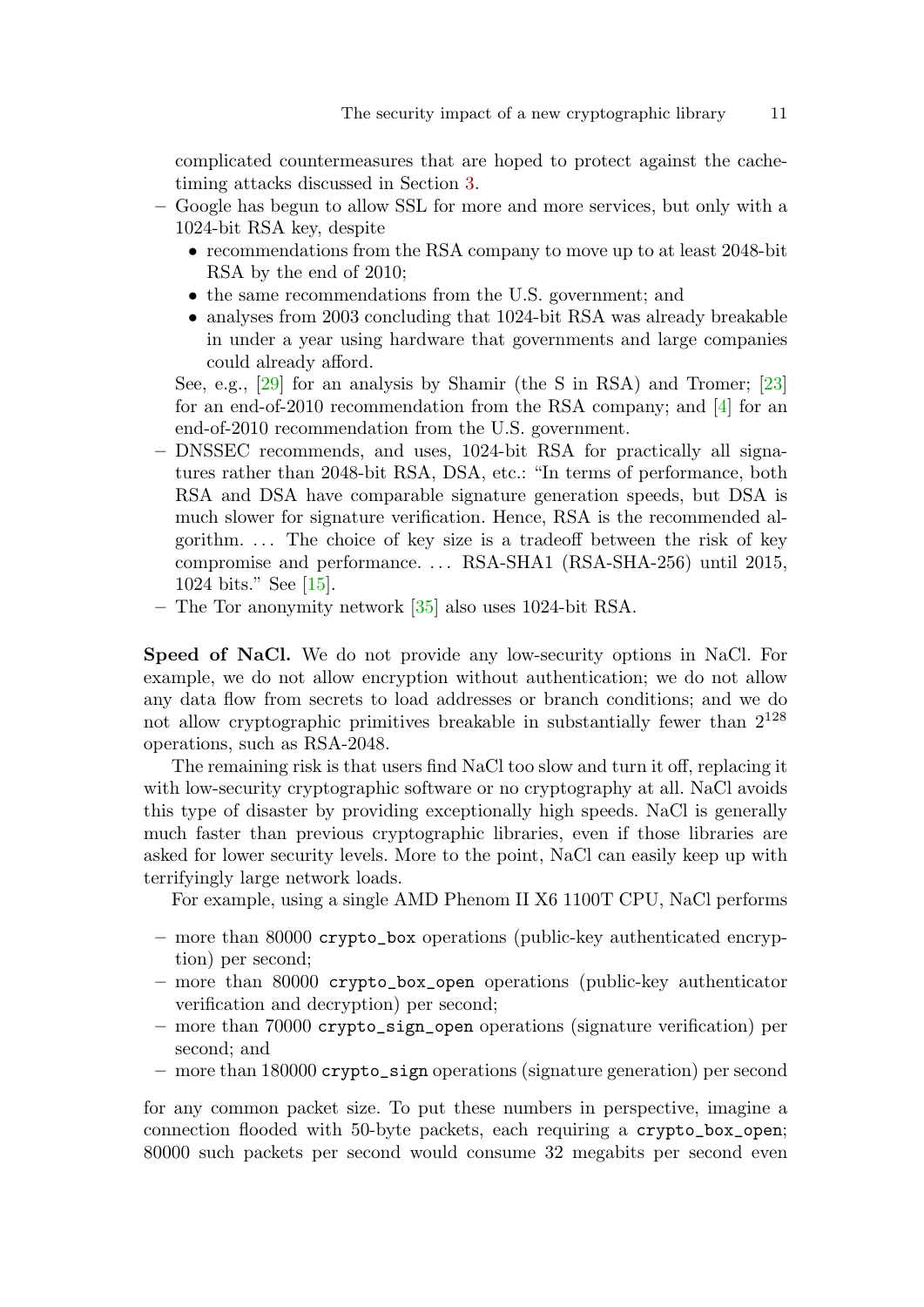without packet overhead. A lower volume of network traffic means that the CPU needs only a fraction of its time to handle the cryptography.

NaCl provides even better speeds than this, for four reasons:

- NaCl uses a single public-key operation for a packet of any size, allowing large packets to be handled with very fast secret-key cryptography; 80000 1500-byte packets per second would fill up a gigabit-per-second link.
- A single public-key operation is shared by many packets from the same public key, allowing all the packets to be handled with very fast secret-key cryptography, if the caller splits crypto\_box into crypto\_box\_beforenm and crypto\_box\_afternm.
- NaCl uses "encrypt-then-MAC", so forged packets are rejected without being decrypted; a flood of forgeries thus has even more trouble consuming CPU time.
- The signature system in NaCl supports fast batch verification, effectively doubling the speed of verifying a stream of valid signatures.

Most of these speedups do not reduce the cost of handling forgeries under *new* public keys, but a flooded server can continue providing very fast service to public keys that are already known.

The optimized implementations in the current version of NaCl are aimed at large CPUs, but all of the cryptographic primitives in NaCl can fit onto much smaller CPUs: there are no requirements for large tables or complicated code. NaCl also makes quite efficient use of bandwidth: as mentioned earlier, public keys are only 32 bytes, signed messages are only 64 bytes longer than unsigned messages, and authenticated ciphertexts are only 16 bytes longer than plaintexts.

### <span id="page-11-0"></span>5 Cryptographic primitives in NaCl

Stevens, Sotirov, Appelbaum, Lenstra, Molnar, Osvik, and de Weger announced in 2008 (see  $[33]$  and  $[34]$ ) that, by exploiting various weaknesses that had been discovered in the MD5 hash function, they had created a rogue CA certificate. They could, if they wanted, have impersonated any SSL site on the Internet.

This type of disaster, cryptographic primitives being broken, is sometimes claimed to be prevented by cryptographic standardization. However, there are many examples of standards that have been publicly broken, including DES, 512-bit RSA, and these MD5-based certificates. More to the point, there are some existing standards that can reach NaCl's speeds, but those standards fall far short of NaCl's security requirements.

Our main strategy for avoiding dangerous primitives in NaCl has been to pay attention to cryptanalysis. There is an extensive cryptanalytic literature exploring the limits of attacks on various types of cryptographic primitives; some cryptographic structures are comfortably beyond these limits, while others inspire far less confidence. This type of security evaluation is only loosely related to standardization, as illustrated by the following example: Dobbertin, Bosselaers, and Preneel wrote "It is anticipated that these techniques can be used to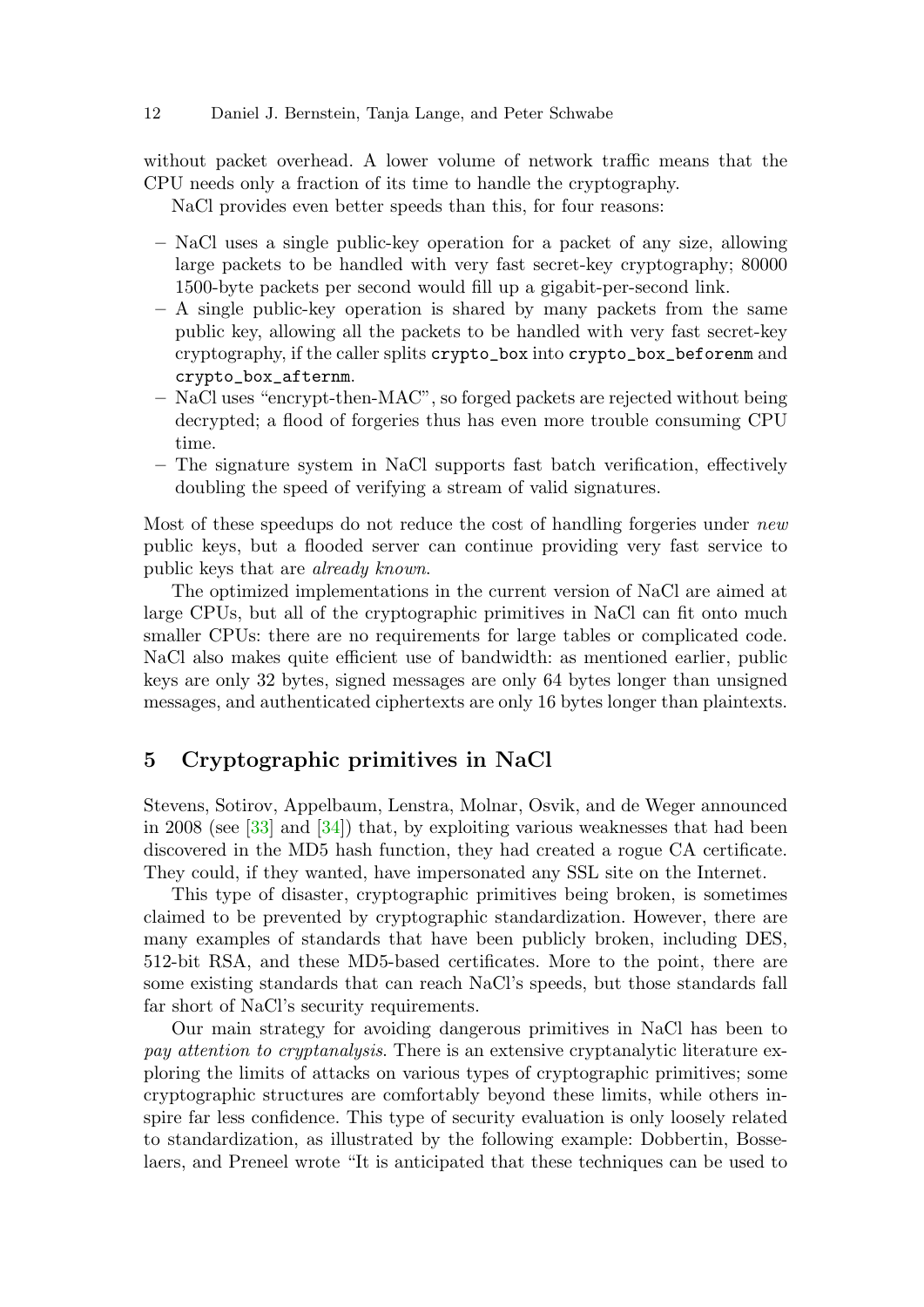produce collisions for MD5 and perhaps also for RIPEMD" in 1996 [\[18\]](#page-15-14), eight years before collisions in MD5 (and RIPEMD) were published and a decade before most MD5-based standards were withdrawn. They recommended switching to RIPEMD-160, which fifteen years later has still not been publicly broken.

This strategy, choosing cryptographic algorithms in light of the cryptanalytic literature, has given us higher confidence in NaCl's cryptographic primitives than in most standards. At the same time this strategy has given us the flexibility needed to push NaCl to extremely high speeds, avoiding the types of disasters discussed in Section [4.](#page-9-0)

The rest of this section discusses the cryptographic primitives used in NaCl, and explains why we expect these choices to reduce the risk of cryptographic disasters. Specifically, NaCl uses elliptic-curve cryptography, not RSA; it uses an elliptic curve, Curve25519, that has several advanced security features; it uses Salsa20, not AES (although it does include an AES implementation on the side); it uses Poly1305, not HMAC; and it uses EdDSA, not ECDSA.

We are aware that many existing protocols require AES and RSA, and that taking advantage of NaCl as described in this paper requires those protocols to be upgraded. We have prioritized security over compatibility, and as a consequence have also prioritized speed over compatibility. There are other projects that have explored the extent to which speed and security can be improved without sacrificing compatibility, but NaCl is aiming at a different point in the design space, and at applications that are not well served by the existing protocols.

Cryptographic choices in NaCl. RSA is somewhat older than elliptic-curve cryptography: RSA was introduced in 1977, while elliptic-curve cryptography was introduced in 1985. However, RSA has shown many more weaknesses than elliptic-curve cryptography. RSA's effective security level was dramatically reduced by the linear sieve in the late 1970s, by the quadratic sieve and ECM in the 1980s, and by the number-field sieve in the 1990s. For comparison, a few attacks have been developed against some rare elliptic curves having special algebraic structures, and the amount of computer power available to attackers has predictably increased, but typical elliptic curves require just as much computer power to break today as they required twenty years ago.

IEEE P1363 standardized elliptic-curve cryptography in the late 1990s, including a stringent list of security criteria for elliptic curves. NIST used the IEEE P1363 criteria to select fifteen specific elliptic curves at five different security levels. In 2005, NSA issued a new "Suite B" standard, recommending the NIST elliptic curves (at two specific security levels) for all public-key cryptography and withdrawing previous recommendations of RSA.

Curve25519, the particular elliptic curve used in NaCl, was introduced in [\[6\]](#page-15-15) in 2006. It follows all of the standard IEEE P1363 security criteria; it also satisfies new recommendations for "twist security" and "Montgomery representation" and "Edwards representation". What this means is that secure implementations of Curve25519 are considerably simpler and faster than secure implementations of (e.g.) NIST P-256; there are fewer opportunities for implementors to make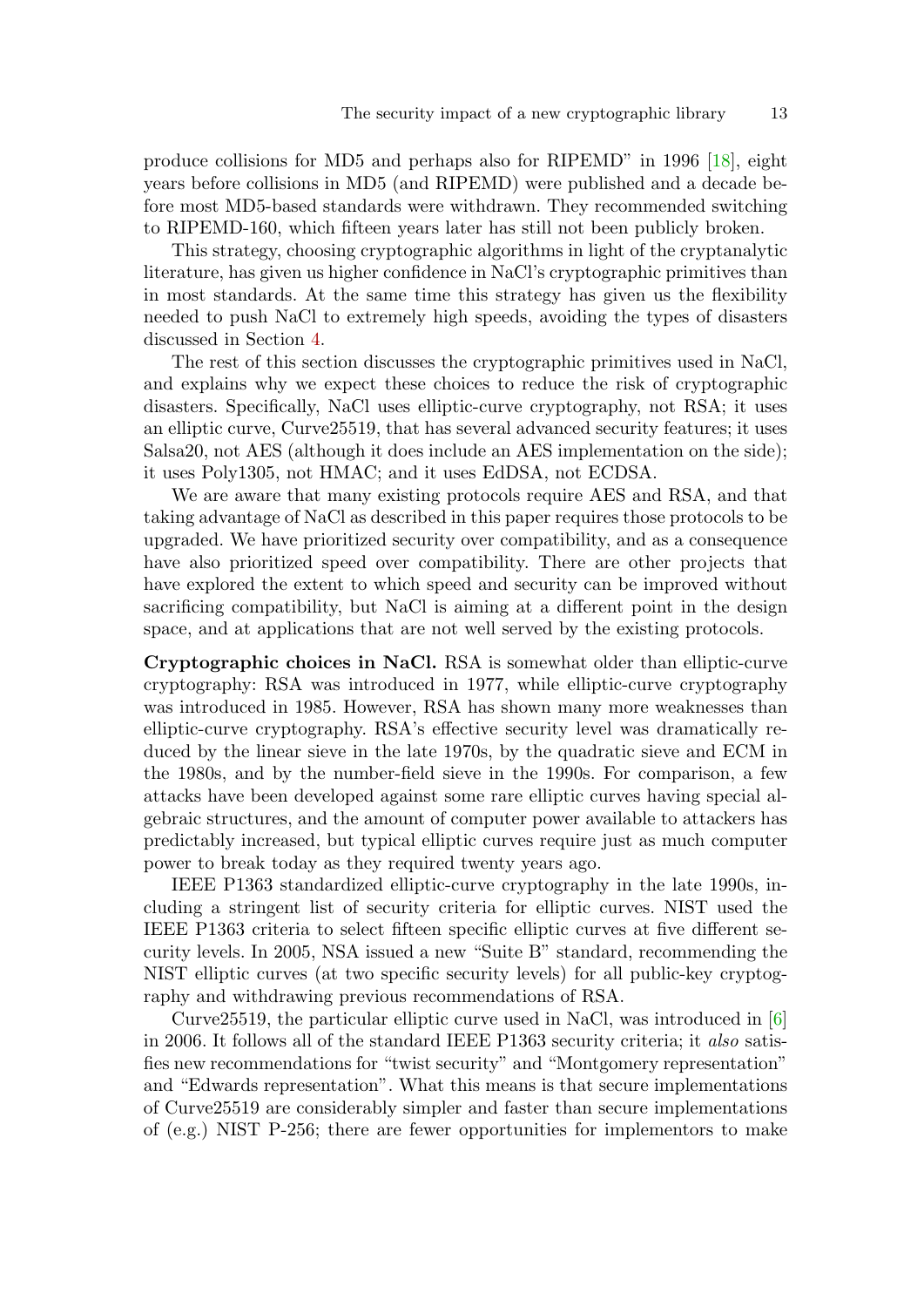mistakes that compromise security, and mistakes are more easily caught by reviewers.

Montgomery representation allows fast single-scalar multiplication using a Montgomery ladder [\[26\]](#page-16-11); this is the bottleneck in Diffie–Hellman key exchange inside crypto\_box. It was proven in  $[6]$  that this scalar-multiplication strategy removes all need to check for special cases inside elliptic-curve additions. NaCl uses a ladder of fixed length to eliminate higher-level branches. Edwards representation allows fast multi-scalar multiplication and general addition with the same advantage of not having to check for special cases. The fixed-base-point scalar multiplication involved in crypto\_sign uses Edwards representation for additions, and eliminates higher-level branches by using a fixed sequence of 63 point additions as described in [\[10,](#page-15-0) Section 4].

Salsa20 [\[7\]](#page-15-16) is a 20-round 256-bit cipher that was submitted to eSTREAM, the ECRYPT Stream Cipher Project [\[19\]](#page-15-17), in 2005. The same project collected dozens of submissions from 97 cryptographers in 19 countries, and then hundreds of papers analyzing the submissions. Four refereed papers from 14 cryptographers studied Salsa20, culminating in a  $2^{151}$ -operation "attack" against 7 rounds and a 2<sup>249</sup>-operation "attack" against 8 rounds. After 3 years of review the eSTREAM committee selected a portfolio of 4 software ciphers, including Salsa20; they recommended 12 rounds of Salsa20 as having a "comfortable margin for security".

For comparison, AES is a 14-round 256-bit cipher that was standardized ten years ago. Cryptanalysis at the time culminated in a  $2^{140}$ -operation "attack" against 7 rounds and a  $2^{204}$ -operation "attack" against 8 rounds. New research this year has reported a  $2^{254}$ -operation "attack" against all 14 rounds, marginally exploiting the slow key expansion of AES, an issue that was avoided in newer designs such as Salsa20. (Salsa20 also has no penalty for switching keys.) Overall each round of Salsa20 appears to have similar security to each round of AES, and 20 rounds of Salsa20 provide a very solid security margin, despite being faster than 14 rounds of AES on most CPUs.

A further difficulty with AES is that it relies on lookup tables for high-speed implementations; avoiding lookup tables compromises the speed of AES on most CPUs. Recall that, as discussed in Section [3,](#page-6-0) NaCl prohibits loading data from secret addresses. We do not mean to say that AES cannot be implemented securely: the NaCl implementation of AES is the bitsliced assembly-language implementation described in [\[24\]](#page-16-12), together with a portable C implementation following the same approach. However, we are concerned about the extent to which security for AES requires compromising speed. Salsa 20 avoids these issues: it avoids all use of lookup tables.

Poly1305 is an information-theoretically secure message-authentication code introduced in [\[5\]](#page-14-4). Using Poly1305 with Salsa20 is guaranteed to be as secure as using Salsa20 alone, with a security gap of at most  $2^{-106}$  per byte: an attacker who can break the Poly1305 authentication can also break Salsa20. HMAC does not offer a comparable guarantee.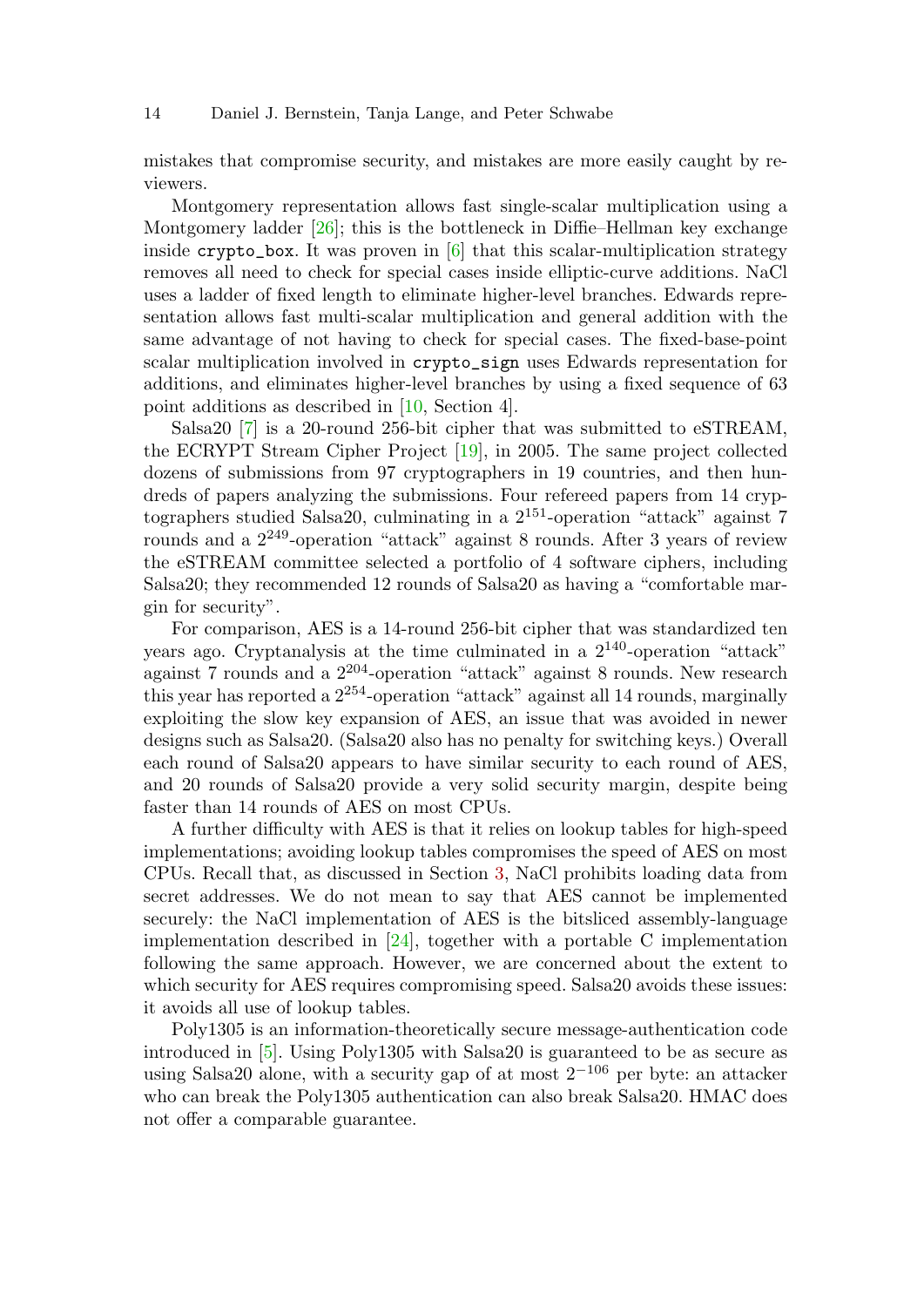EdDSA was introduced quite recently in [\[10\]](#page-15-0). It is much newer than other primitives in NaCl but is within a well-known cloud of signature systems that includes ElGamal, Schnorr, ECDSA, etc.; it combines the safest choices available within that cloud. EdDSA is like Schnorr and unlike ECDSA in that it diversifies the hash input, adding resilience against hash collisions, and in that it avoids inversions, simplifying and accelerating implementations. EdDSA differs from Schnorr in using a double-size hash function, further reducing the risk of any hash-function problems; in requiring Edwards curves, again simplifying and accelerating implementations; and in including the public key as a further input to the hash function, alleviating concerns regarding attacks targeting many keys at once. EdDSA also avoids a minor compression mechanism, as discussed in [\[10\]](#page-15-0); the compression mechanism is public, so it cannot improve security, and skipping it is essential for EdDSA's fast batch verification. Finally, EdDSA generates per-message secret nonces by hashing each message together with a long-term secret, rather than requiring new randomness for each message.

NaCl's implementation of crypto\_sign *does* use lookup tables but nevertheless avoids secret indices: each lookup from the table loads all table entries and uses arithmetic to obtain the right value. For details see [\[10,](#page-15-0) Section 4]. NaCl's signature verification uses signed-sliding-window scalar multiplication, which takes different amounts of time depending on the scalar, but this does not create security problems and does not violate NaCl's prohibition on secret branches: the scalar is not secret.

To summarize, all of these cryptographic choices are quite conservative. We do not expect any of them to be broken until someone succeeds in building a large quantum computer; before that happens we will extend NaCl to support post-quantum cryptography.

## References

- <span id="page-14-2"></span>1. Martin R. Albrecht, Kenneth G. Paterson, and Gaven J. Watson. Plaintext recovery attacks against SSH. In David Evans and Andrew Myers, editors, 2009 IEEE Symposium on Security and Privacy, Proceedings, pages 16–26. IEEE Computer Society, 2009. <http://www.isg.rhul.ac.uk/~kp/SandPfinal.pdf>. [3](#page-6-0)
- <span id="page-14-1"></span>2. J. Bacelar Almeida, Manuel Barbosa, Jorge S. Pinto, and Bárbara Vieira. Formal verification of side channel countermeasures using self-composition. Science of Computer Programming. <http://dx.doi.org/10.1016/j.scico.2011.10.008>; to appear. [3](#page-6-0)
- <span id="page-14-0"></span>3. Apple. iPhone end user licence agreement. Copy distributed inside each iPhone 4; transcribed at [http://rxt3ch.wordpress.com/2011/09/27/](http://rxt3ch.wordpress.com/2011/09/27/iphone-end-user-liscence-agreement-quick-refrence/) [iphone-end-user-liscence-agreement-quick-refrence/](http://rxt3ch.wordpress.com/2011/09/27/iphone-end-user-liscence-agreement-quick-refrence/). [1](#page-0-0)
- <span id="page-14-3"></span>4. Elaine Barker, William Barker, William Burr, William Polk, and Miles Smid. Recommendation for key management—part 1: General (revised). NIST Special Publication 800-57, 2007. [http://csrc.nist.gov/groups/ST/toolkit/documents/](http://csrc.nist.gov/groups/ST/toolkit/documents/SP800-57Part1_3-8-07.pdf) [SP800-57Part1\\_3-8-07.pdf](http://csrc.nist.gov/groups/ST/toolkit/documents/SP800-57Part1_3-8-07.pdf). [4](#page-9-0)
- <span id="page-14-4"></span>5. Daniel J. Bernstein. The Poly1305-AES message-authentication code. In Henri Gilbert and Helena Handschuh, editors, Fast Software Encryption, volume 3557 of LNCS, pages 32–49. Springer, 2005. <http://cr.yp.to/papers.html#poly1305>. [5](#page-11-0)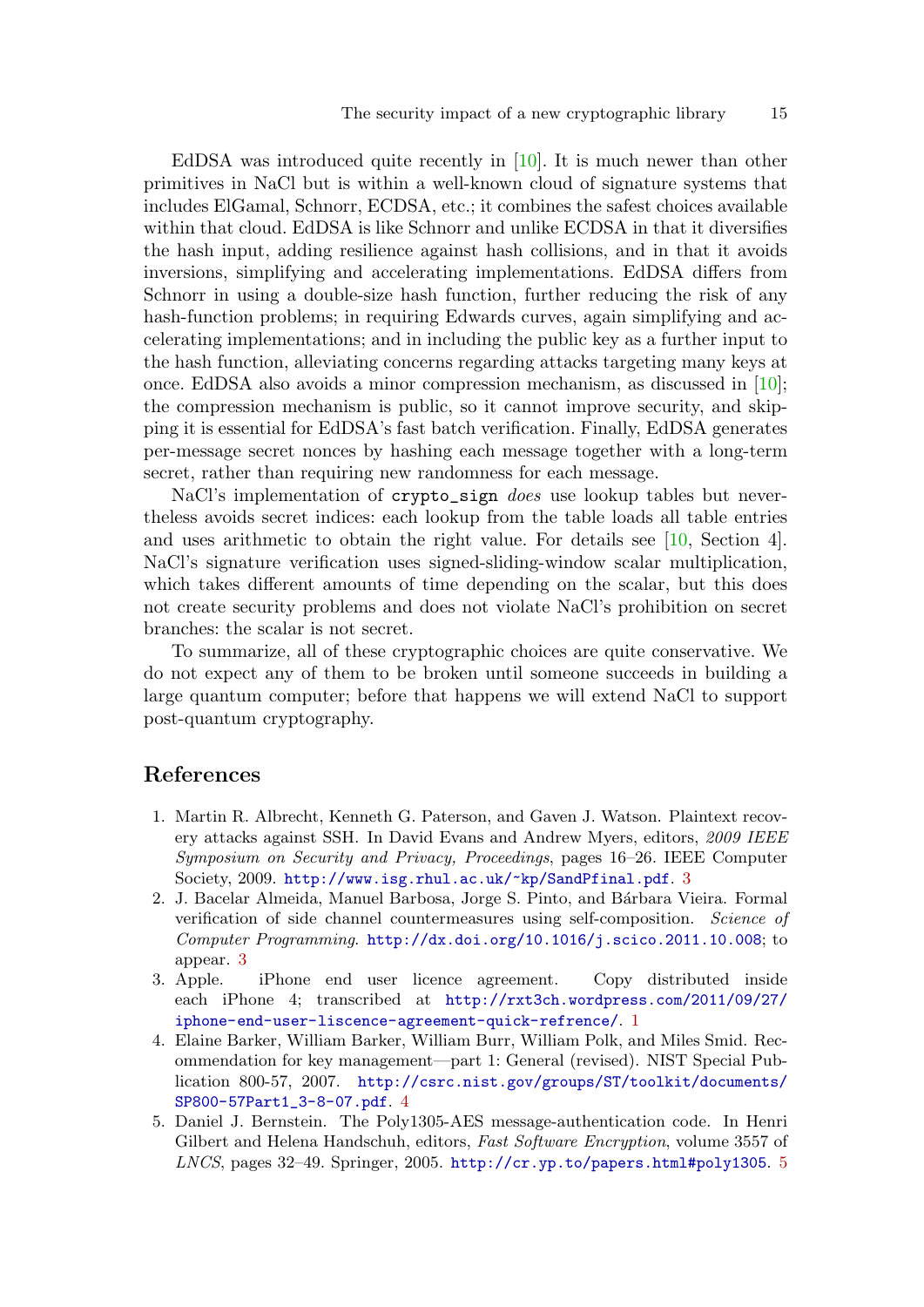- <span id="page-15-15"></span>6. Daniel J. Bernstein. Curve25519: new Diffie-Hellman speed records. In Moti Yung, Yevgeniy Dodis, Aggelos Kiayias, and Tal Malkin, editors, Public Key Cryptography—PKC 2006, volume 3958 of LNCS, pages 207–228. Springer, 2006. <http://cr.yp.to/papers.html#curve25519>. [5](#page-11-0)
- <span id="page-15-16"></span>7. Daniel J. Bernstein. The Salsa20 family of stream ciphers. In Matthew Robshaw and Olivier Billet, editors, New stream cipher designs: the eSTREAM finalists, volume 4986 of LNCS, pages 84–97. Springer, 2008. [http://cr.yp.to/papers.](http://cr.yp.to/papers.html#salsafamily) [html#salsafamily](http://cr.yp.to/papers.html#salsafamily). [5](#page-11-0)
- <span id="page-15-1"></span>8. Daniel J. Bernstein. DNSCurve: Usable security for DNS, 2009. [http://dnscurve.](http://dnscurve.org/) [org/](http://dnscurve.org/). [2](#page-2-0)
- <span id="page-15-3"></span>9. Daniel J. Bernstein. CurveCP: Usable security for the Internet, 2011. [http:](http://curvecp.org/) [//curvecp.org/](http://curvecp.org/). [2](#page-2-0)
- <span id="page-15-0"></span>10. Daniel J. Bernstein, Niels Duif, Tanja Lange, Peter Schwabe, and Bo-Yin Yang. High-speed high-security signatures. In Bart Preneel and Tsuyoshi Takagi, editors, CHES 2011, volume 6917 of LNCS, pages 124–142. Springer, 2011. [1,](#page-0-0) [5](#page-11-0)
- <span id="page-15-11"></span>11. Daniel J. Bernstein and Tanja Lange (editors). eBACS: ECRYPT benchmarking of cryptographic systems. <http://bench.cr.yp.to>. [3](#page-6-0)
- <span id="page-15-8"></span>12. Daniel Bleichenbacher. Chosen ciphertext attacks against protocols based on the RSA encryption standard PKCS#1. In Hugo Krawczyk, editor, Advances in Cryptology—CRYPTO '98, volume 1462 of LNCS, pages 1–12. Springer, 1998. <http://www.bell-labs.com/user/bleichen/papers/pkcs.ps>. [3](#page-6-0)
- <span id="page-15-7"></span>13. Billy Bob Brumley and Nicola Tuveri. Remote timing attacks are still practical. In Vijay Atluri and Claudia Diaz, editors, Computer Security—ESORICS 2011, volume 6879 of LNCS, pages 355–371. Springer, 2011. [http://eprint.iacr.org/](http://eprint.iacr.org/2011/232/) [2011/232/](http://eprint.iacr.org/2011/232/). [3](#page-6-0)
- <span id="page-15-10"></span>14. "Bushing", Hector Martin "marcan" Cantero, Segher Boessenkool, and Sven Peter. PS3 epic fail, 2010. [http://events.ccc.de/congress/2010/Fahrplan/](http://events.ccc.de/congress/2010/Fahrplan/attachments/1780_27c3_console_hacking_2010.pdf) [attachments/1780\\_27c3\\_console\\_hacking\\_2010.pdf](http://events.ccc.de/congress/2010/Fahrplan/attachments/1780_27c3_console_hacking_2010.pdf). [3](#page-6-0)
- <span id="page-15-13"></span>15. Ramaswamy Chandramouli and Scott Rose. Secure domain name system (DNS) deployment guide. NIST Special Publication 800-81r1, 2010. [http://csrc.nist.](http://csrc.nist.gov/publications/nistpubs/800-81r1/sp-800-81r1.pdf) [gov/publications/nistpubs/800-81r1/sp-800-81r1.pdf](http://csrc.nist.gov/publications/nistpubs/800-81r1/sp-800-81r1.pdf). [4](#page-9-0)
- <span id="page-15-6"></span>16. Joan Daemen and Vincent Rijmen. AES proposal: Rijndael, version 2, 1999. [http:](http://csrc.nist.gov/archive/aes/rijndael/Rijndael-ammended.pdf) [//csrc.nist.gov/archive/aes/rijndael/Rijndael-ammended.pdf](http://csrc.nist.gov/archive/aes/rijndael/Rijndael-ammended.pdf). [3](#page-6-0)
- <span id="page-15-2"></span>17. Matthew Dempsky. OpenDNS adopts DNSCurve. [http://blog.opendns.com/](http://blog.opendns.com/2010/02/23/opendns-dnscurve/) [2010/02/23/opendns-dnscurve/](http://blog.opendns.com/2010/02/23/opendns-dnscurve/). [2](#page-2-0)
- <span id="page-15-14"></span>18. Hans Dobbertin, Antoon Bosselaers, and Bart Preneel. RIPEMD-160: A strengthened version of RIPEMD. 1039:71–82, 1996. [5](#page-11-0)
- <span id="page-15-17"></span>19. ECRYPT. The eSTREAM project, 2008. <http://www.ecrypt.eu.org/stream/>. [5](#page-11-0)
- <span id="page-15-4"></span>20. Peter Gutmann. cryptlib security toolkit. [http://www.cs.auckland.ac.nz/](http://www.cs.auckland.ac.nz/~pgut001/cryptlib/) [~pgut001/cryptlib/](http://www.cs.auckland.ac.nz/~pgut001/cryptlib/). [2](#page-2-0)
- <span id="page-15-5"></span>21. Peter Gutmann. cryptlib security toolkit: version 3.4.1: user's guide and manual. <ftp://ftp.franken.de/pub/crypt/cryptlib/manual.pdf>. [2,](#page-2-0) [3](#page-6-0)
- <span id="page-15-9"></span>22. Simon Josefsson. Don't return different errors depending on content of decrypted PKCS#1. Commit to the GnuTLS library, 2006. [http://git.savannah.gnu.org/gitweb/?p=gnutls.git;a=commit;h=](http://git.savannah.gnu.org/gitweb/?p=gnutls.git;a=commit;h=fc43c0d05ac450513b6dcb91949ab03eba49626a) [fc43c0d05ac450513b6dcb91949ab03eba49626a](http://git.savannah.gnu.org/gitweb/?p=gnutls.git;a=commit;h=fc43c0d05ac450513b6dcb91949ab03eba49626a). [3](#page-6-0)
- <span id="page-15-12"></span>23. Burt Kaliski. TWIRL and RSA key size. [http://web.archive.org/web/](http://web.archive.org/web/20030618141458/http://rsasecurity.com/rsalabs/technotes/twirl.html) [20030618141458/http://rsasecurity.com/rsalabs/technotes/twirl.html](http://web.archive.org/web/20030618141458/http://rsasecurity.com/rsalabs/technotes/twirl.html). [4](#page-9-0)

<sup>16</sup> Daniel J. Bernstein, Tanja Lange, and Peter Schwabe